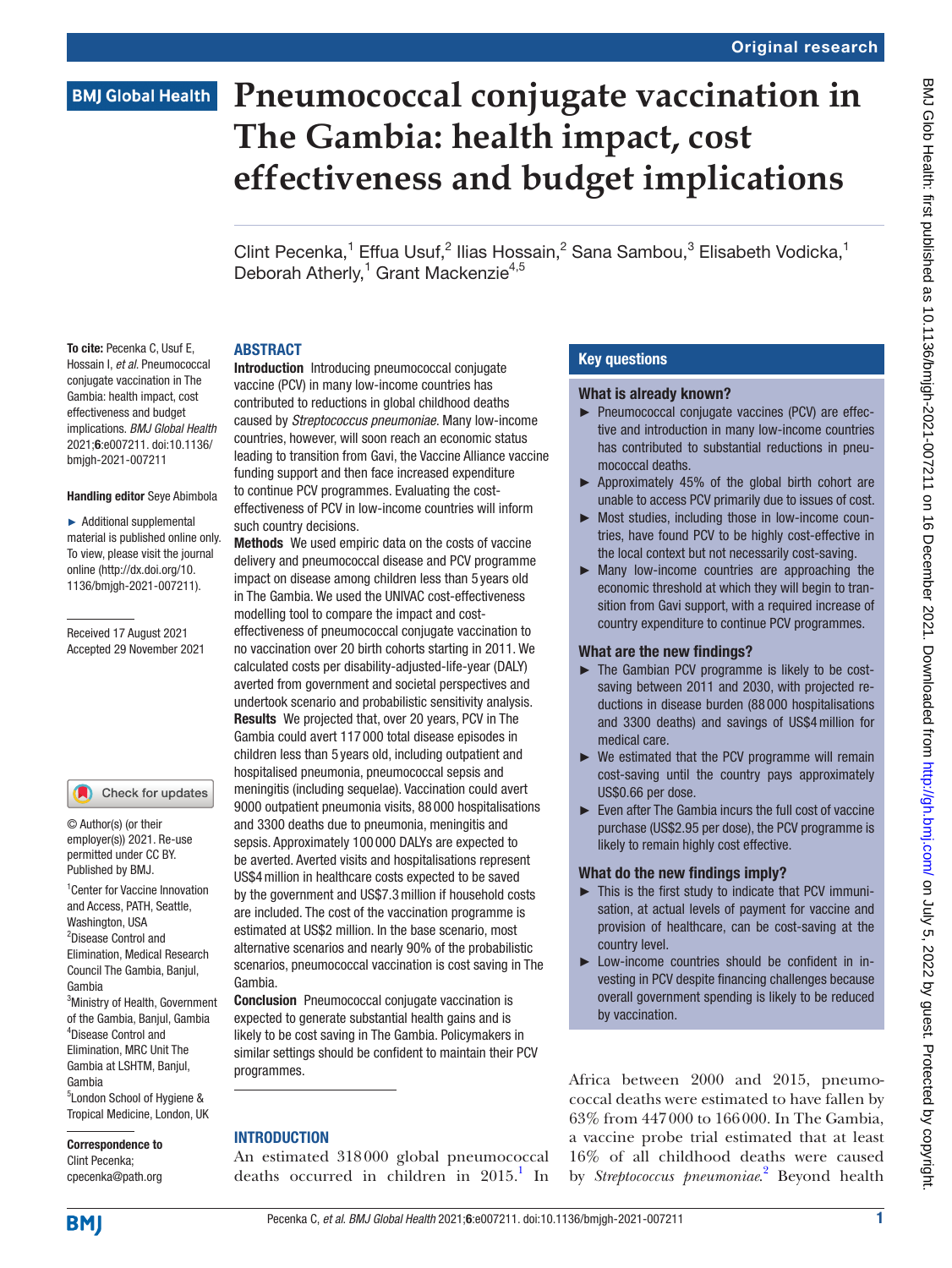implications, treating pneumonia and other pneumococcal diseases can be costly to families and health facilities. In The Gambia, each outpatient visit costs society more than US\$10 with hospitalisation costs typically exceeding US\$100.<sup>[3](#page-9-2)</sup> These are substantial costs in a country with a Gross National Income (GNI) per capita of US\$750 per year. $4$ 

The introduction of pneumococcal conjugate vaccines (PCV) in many low-income countries is one of the major reasons for the global progress against pneumococcal disease. The Gambia introduced seven-valent PCV (PCV7) in 2009, which was later replaced by PCV13 in 2011. Population-based surveillance from 2008 to 2017 in the Basse Health and Demographic Surveillance System (Basse HDSS) in rural Gambia compared disease incidence before and after PCV introduction. $5-7$  The incidence of invasive pneumococcal disease in children younger than 5years of age declined by 80%, from 184 to 38 cases per 100000 person-years and pneumonia hospitalisation declined by 27%, from 43 to 32 cases per 1000 person-years. [8](#page-9-5) Empiric data on the impact of PCV programmes in Africa are also available from Kenya as well as other countries around the world. $910$ To date, 60 low-income and middle-income countries have introduced PCV into their national immunisation programmes with support from Gavi, the Vaccine Alliance  $(Gavi)$ <sup>[11](#page-9-7)</sup> Many cost-effectiveness studies have demonstrated the value of PCV vaccination.<sup>12–14</sup> Only a few of these studies, however, address cost-effectiveness in low-income countries.[15–18](#page-9-9) These studies in Kenya, Uganda, Ethiopia and The Gambia have projected that PCV will be a cost-effective health investment, even under very different pricing assumptions and willingness to pay thresholds. Local costing data for these studies, however, were limited and vaccine impact was based on assumptions and modelling rather than observed data. A study from Kenya based on the observed impact of PCV and including local costing data also concluded that continuing PCV was cost-effective, even after transition from Gavi support.<sup>[19](#page-9-10)</sup>

Many African countries have introduced PCV with the support of Gavi and its pneumococcal Advance Market Commitment (AMC), which reduces the price of PCVs. Gavi's cofinancing policy stipulates that initial selffinancing countries pay US\$0.20 per dose of PCV while Gavi pays the balance of the full price, which is currently between US\$2.00 and US\$3.30 depending on the product. $20\frac{2}{1}$  Over time, as income per capita increases, countries transition from an initial self-financing phase to preparatory transition, accelerated transition, and, finally, the fully self-financing phase. At each stage, countries pay a larger share of the full AMC price and, on reaching the fully self-financing phase, pay 100% of the AMC price. Each country that has introduced PCV vaccination faces decisions on whether and how to increase spending on PCV to maintain their programmes as they transition from Gavi support. Economic considerations may have influenced decisions by India, Sri Lanka,

Timor-Leste and Vietnam not to introduce PCV, even though they are eligible to self-finance the AMC price. $2^2$ 

Given the importance of economic considerations in PCV policy decisions in low-income countries, local costeffectiveness data are needed. We aimed to evaluate the cost-effectiveness and budget implications of PCV in The Gambia using locally observed programme impact, cost of illness, and vaccine programme cost data.

#### **METHODS**

#### Modelling approach

The estimated health impact of PCV was based on the observed vaccine impact in The Gambia.<sup>[8](#page-9-5)</sup> The UNIVAC model framework (V.1.3.7) was then used to estimate the impact and cost-effectiveness of PCV at the national level under different vaccine pricing scenarios, and different assumptions about the underlying burden of disease. Model inputs included disease burden, healthcare utilisation and costs, as well as vaccine cost, coverage and the observed impact of PCV. UNIVAC is a proportionate outcomes model that, along with its predecessor (TRIVAC), has been widely used. The most recent model version is available online. $^{23}$  $^{23}$  $^{23}$ 

This analysis examines the impact of PCV introduction in The Gambia compared with an alternative of no pneumococcal vaccination from 2011 to 2030. We make this comparison to demonstrate the current vaccination programme's health impact and cost effectiveness to inform local and regional policymakers of the value of this investment. We modelled vaccination in 20 consecutive birth cohorts and project health and cost outcomes for each cohort over a 5-year period, though some longer-term sequelae costs were included for 10years. Modelling vaccination over 20 birth cohorts allowed us to examine the benefits over the foreseeable life of the programme and its anticipated costs to The Gambia. The Gambia's GNI per capita is US\$750 in 2019 and faces global economic headwinds due to a pandemic.<sup>[4](#page-9-3)</sup> The Gavi transition policy currently requires the average GNI per capita to exceed US\$1036 over 3 years before The Gambia will dramatically increase its contributions to vaccine purchases. $4^{20}$  We include a scenario, however, to examine this possibility. Though treatment costs for young children in The Gambia are fully funded by the government, this study evaluates costs from both the government and societal perspectives. We examine government and household costs so we have a more comprehensive picture of vaccination programme impact, including household expenses that occur prior to facility attendance, at the facility, and after discharge.

In addition to the cost of the vaccination programme and the cost of care averted, primary outcomes of interest were cases, outpatient visits, inpatient hospitalisations, deaths and disability-adjusted life years (DALYs) averted by the PCV programme. DALYs are utilised in this analysis given their preponderance in economic evaluations in low-income and middle-income countries. We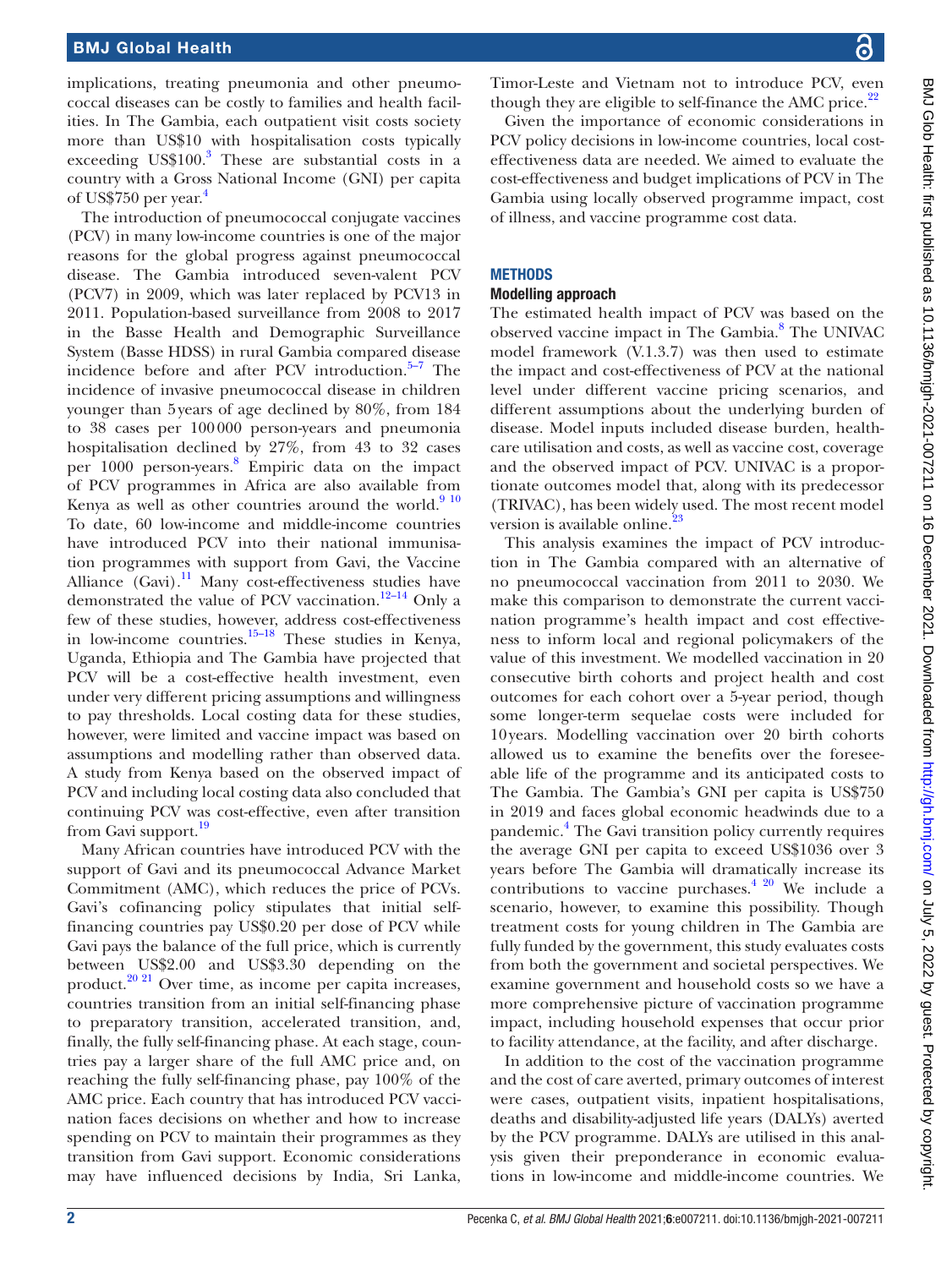examined these outcomes and the costs for non-severe outpatient pneumonia (all-cause), severe inpatient pneumonia (all-cause), pneumococcal sepsis and pneumococcal meningitis. We assumed non-severe pneumonia resulted in outpatient visits followed by recovery while severe pneumonia resulted in inpatient hospitalisation followed by recovery or death. Pneumococcal sepsis resulted in inpatient hospitalisation followed by recovery or death while pneumococcal meningitis resulted in inpatient hospitalisation followed by recovery with or without sequelae or death. Meningitis sequelae were modelled as neurological sequelae that impairs daily function, which is the most commonly observed condition following meningitis in The Gambia. All cases were included in modelled outcomes while costs were only applied to cases that sought care. A model schematic is available in the appendices.

Both costs and DALYs were discounted at 3% per year.<sup>[24](#page-9-14)</sup> Cost data were adjusted to 2017 US\$ by reconverting back to Gambian Dalasis in the currency year in which data were collected, adjusting for inflation based on the Gambian consumer price index and then adjusting back to  $2017 \text{ US}$ \$.<sup>25</sup> Currency conversions were made using official exchange rates per the World Bank.[25](#page-9-15)

#### Burden of disease and health service utilisation

We modelled burden of disease and health services utilisation associated with non-severe pneumonia, severe pneumonia, pneumococcal sepsis and pneumococcal meningitis (including sequelae). For each category, we estimated numbers of cases, outpatient visits, inpatient hospitalisations and deaths. Deaths were not attributed to non-severe pneumonia or meningitis sequelae in our model. Disease incidence before and after the introduction of PCV was derived from passive population-based surveillance for pneumonia, sepsis and meningitis in the Basse HDSS from  $2008$  $2008$  to  $2017.8$  Surveillance only captured those individuals that sought treatment and, thus, was an underestimate of total disease burden. Therefore, we calculated the total disease burden assuming that a percentage of non-severe pneumonia, severe pneumonia, pneumococcal sepsis and pneumococcal meningitis cases went unreported and did not access care. We estimated total disease burden by scaling disease incidence data by the inverse of the access to care rate for each clinical category. Access to care for each clinical category was calculated assuming constant disease incidence in the population but decreased access with greater distance to the nearest health facility. $26$ Disease incidence for each clinical category was calculated in five strata of distance from the nearest health facility. Access to care ratios for each distance stratum was calculated relative to the incidence in the stratum nearest to health facilities. Overall access to care for each clinical category was a population-weighted sum of the stratum level ratios.<sup>[27](#page-9-17)</sup> Access to care varied by disease category. We estimated that care was sought in 75% of cases of nonsevere pneumonia, 82% of severe pneumonia cases, 94%

of pneumococcal sepsis cases and 82% of pneumococcal meningitis cases. We applied the observed hospital case fatality rate for severe pneumonia (3.7%) to 82% of cases that reach the facility.<sup>[7](#page-9-18)</sup> We applied a conservative 5% case fatality rate to severe cases that did not reach the facility. We used local data estimating case fatality for hospitalised cases of meningitis (33%) and sepsis  $(8.1\%)$  $(8.1\%)$  $(8.1\%)$ .<sup>8</sup> In the base case, we conservatively assumed the same case fatality rate for cases of meningitis or sepsis that did not seek treatment. Fifty-five percent of surviving meningitis cases resulted in neurological sequelae.<sup>[3](#page-9-2)</sup> The age distribution of disease for non-severe pneumonia, severe pneumonia, meningitis and sepsis was defined based on hospital surveillance data linked to child age.<sup>8</sup> Burden of disease data were varied in alternative scenarios in accordance with CIs from the surveillance data. DALY weights for each disease outcome were taken from the 2016 Global Burden of Disease study and ranged from 0.051 for nonsevere pneumonia to  $0.402$  for meningitis sequelae.<sup>[27](#page-9-17)</sup> The duration of illness was assumed to range from 6days for non-severe pneumonia to 10 years for meningitis sequelae. Detailed burden of disease inputs are displayed in [table](#page-3-0) 1.

#### Vaccine coverage

In The Gambia, PCV is scheduled at 2, 3 and 4months of age. Coverage and vaccination timeliness data derive from a recent analysis evaluating The Gambia's Expanded Programme on Immunisation and range from 97.8% for diphtheria/tetanus/pertussis vaccine (DTP1)/PCV1 to 92.3% for DTP3/PCV3.[28](#page-9-19) Coverage was assumed constant throughout the period of analysis.

#### Programmatic impact on disease

The impact of PCV introduction was estimated from 10 years of population-based surveillance (from 2008 until  $2017$ ) in the Basse HDSS. $8$  Programme impact was calculated dividing the incidence of disease in the final 2years by the incidence in the first 2years of surveillance. Using the final 2years of surveillance, data mitigated potential concerns about transitory impact on disease. These data are described in detail elsewhere.<sup>[8](#page-9-5)</sup> We calculated programme impact separately for non-severe pneumonia, severe pneumonia, pneumococcal sepsis and pneumococcal meningitis. The respective impact on disease was 5% (95% CI: 1 to 9), 27% (95% CI: 22 to 31), 95% (95% CI: 9 to 99) and 84% (95% CI: 75 to 89). Due to the design of the study, we used population level impact values over the first 5 years of life. $\delta$ 

#### Vaccine programme costs

The Gambia cofinances PCV at US\$0.20 per dose including an additional 5% increase in quantities due to wastage.<sup>20 29</sup> In addition to vaccine costs, we estimated the incremental system cost per dose delivered to be US\$0.33 based on data previously collected in The Gambia.<sup>[3](#page-9-2)</sup> These per dose system costs included both recurrent costs and capital costs. Recurrent costs included labour,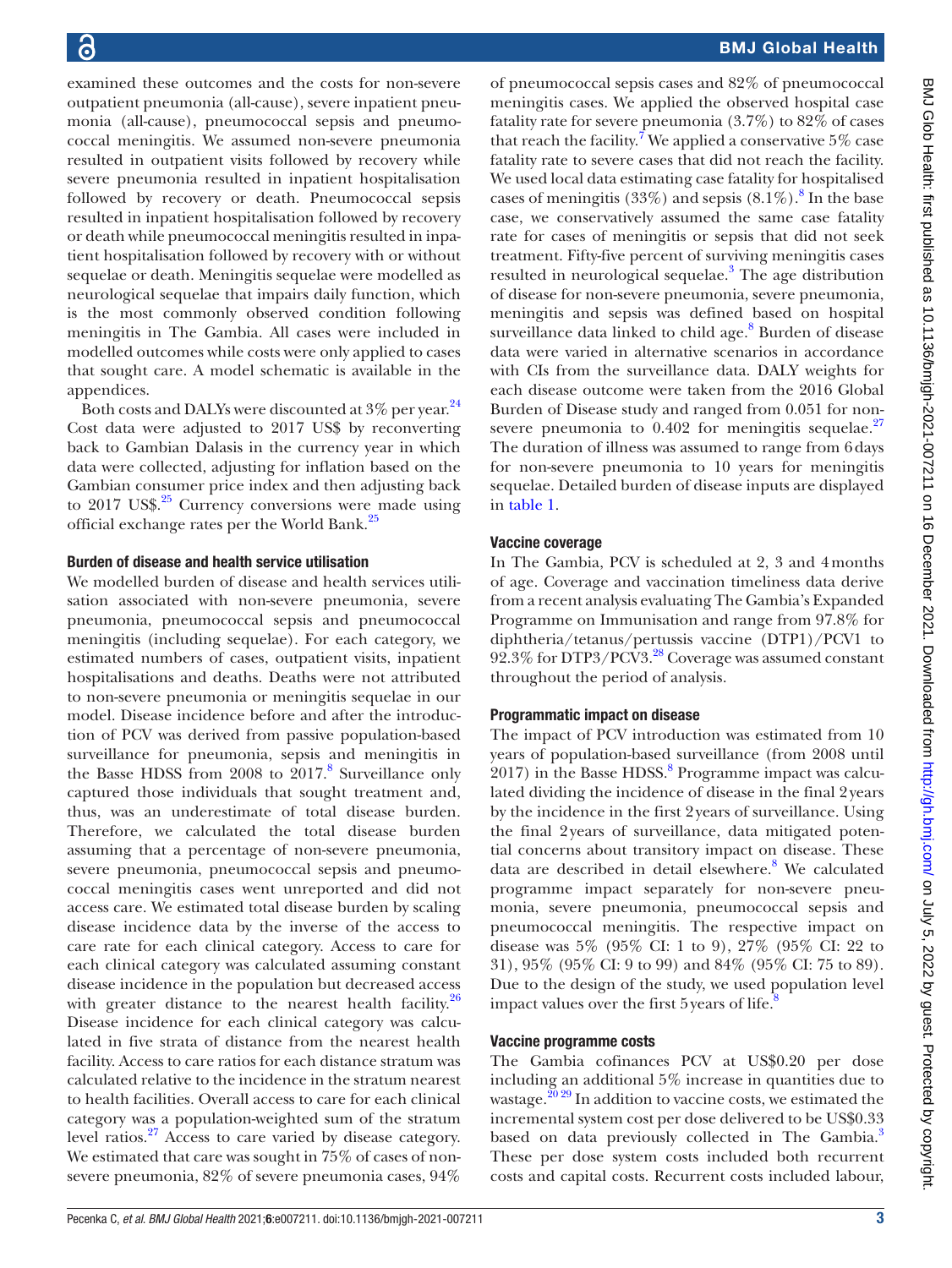<span id="page-3-0"></span>Table 1 Input parameters for disease burden

| <b>Estimate</b> | Low                                                                                            | <b>High</b>                                                    |            |
|-----------------|------------------------------------------------------------------------------------------------|----------------------------------------------------------------|------------|
|                 |                                                                                                |                                                                | Source/s   |
|                 |                                                                                                |                                                                |            |
| 2623.5          | 2361.3                                                                                         | 2905.5                                                         | 8 2 6      |
| 1967.6          | 1705.0                                                                                         | 2230.0                                                         | 8          |
| 4313.9          | 3992.1                                                                                         | 4655.5                                                         | 8 2 6      |
| 3537.4          | 3106.0                                                                                         | 3969.0                                                         | 8          |
| 168.7           | 83.58                                                                                          | 337.32                                                         | 8          |
| 14.7            | 2.2                                                                                            | 37.0                                                           | 8 2 6      |
| 12.1            | 1.8                                                                                            | 30.3                                                           | 8          |
| 4.6             | 0.7                                                                                            | 11.4                                                           | 8          |
| 8.1             | 1.2                                                                                            | 20.3                                                           | 3          |
| 154.8           | 110.5                                                                                          | 211.0                                                          | 8 2 6      |
| 145.5           | 103.9                                                                                          | 198.4                                                          | 8          |
| 12.8            | 6.4                                                                                            | 25.6                                                           | 8          |
|                 |                                                                                                |                                                                |            |
| 5.1%            |                                                                                                |                                                                | 27         |
| 13.3%           |                                                                                                |                                                                | 27         |
| 13.3%           |                                                                                                |                                                                | 27         |
| 40.2%           |                                                                                                |                                                                | 27         |
| 13.3%           |                                                                                                |                                                                | 27         |
|                 |                                                                                                |                                                                |            |
| 6               |                                                                                                |                                                                | Assumption |
| 9               |                                                                                                |                                                                | Assumption |
| 13              |                                                                                                |                                                                | Assumption |
|                 | $\overline{\phantom{0}}$                                                                       |                                                                | Assumption |
| 10              |                                                                                                |                                                                | Assumption |
|                 |                                                                                                |                                                                |            |
| 22%             |                                                                                                |                                                                | 8          |
| 56%             |                                                                                                |                                                                | 8          |
| 90%             |                                                                                                |                                                                | 8          |
| 93%             |                                                                                                |                                                                | 8          |
| 97%             |                                                                                                |                                                                | 8          |
| 100%            |                                                                                                |                                                                | 8          |
|                 |                                                                                                |                                                                |            |
| 24%             | -                                                                                              | -                                                              | 8          |
| 60%             |                                                                                                |                                                                | 8          |
| 90%             |                                                                                                |                                                                | 8          |
| 93%             |                                                                                                |                                                                | 8          |
| 97%             |                                                                                                |                                                                | 8          |
|                 |                                                                                                |                                                                | 8          |
|                 |                                                                                                |                                                                |            |
|                 |                                                                                                |                                                                | 8          |
|                 |                                                                                                |                                                                | 8          |
|                 |                                                                                                |                                                                | 8          |
|                 |                                                                                                |                                                                | 8          |
|                 | 10 years<br>Age distribution of non-severe pneumonia cases<br>100%<br>16%<br>41%<br>81%<br>88% | Age distribution of pneumococcal meningitis cases and sequelae |            |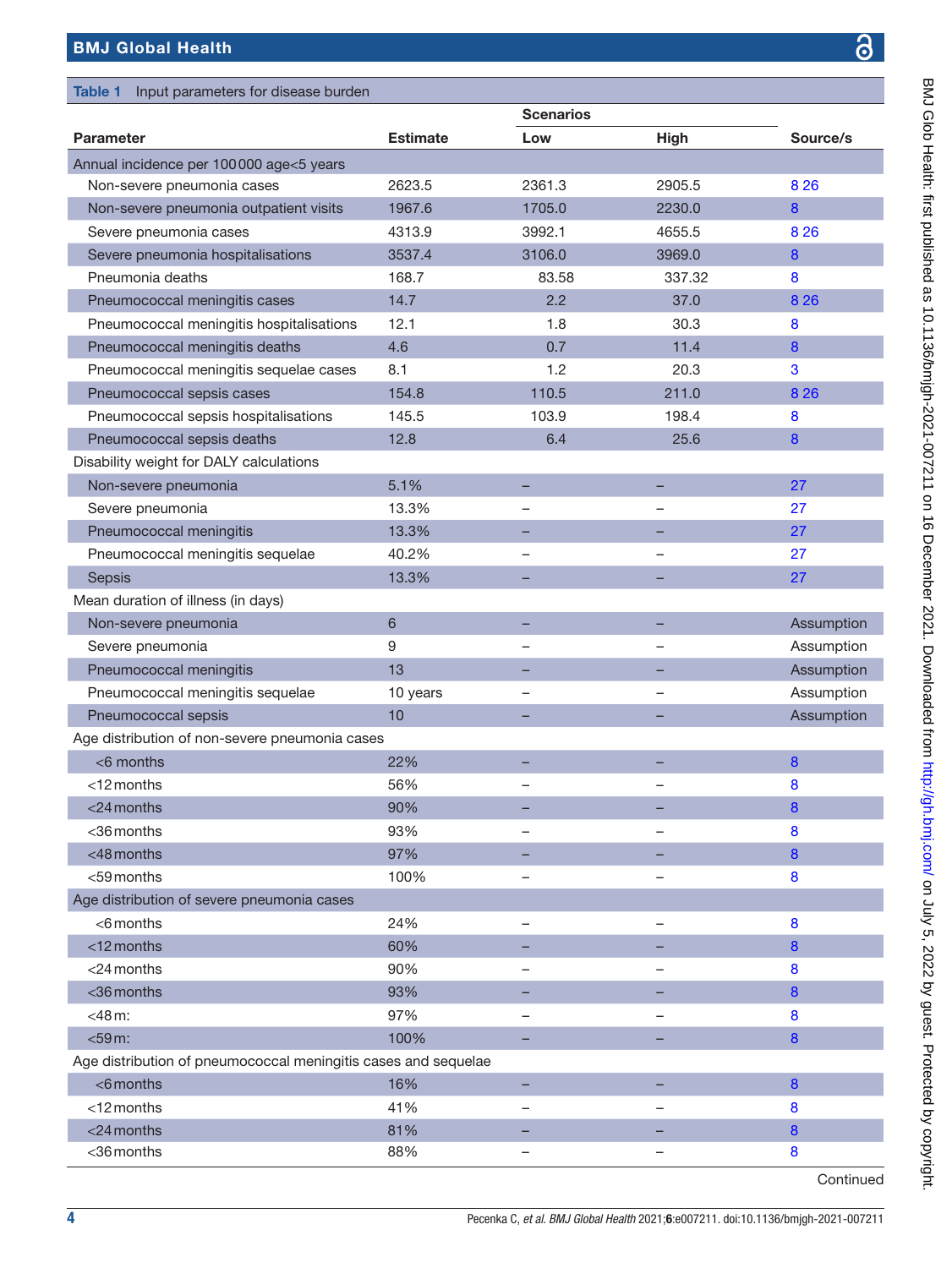| $1900 - 1$                                    |                 |                  |                          |          |
|-----------------------------------------------|-----------------|------------------|--------------------------|----------|
|                                               |                 | <b>Scenarios</b> |                          |          |
| <b>Parameter</b>                              | <b>Estimate</b> | Low              | <b>High</b>              | Source/s |
| $<$ 48 months                                 | 94%             |                  |                          | 8        |
| $<$ 59 months                                 | 100%            | -                | -                        | 8        |
| Age distribution of pneumococcal sepsis cases |                 |                  |                          |          |
| $<$ 6 months                                  | 16%             |                  |                          | 8        |
| $<$ 12 months                                 | 41%             |                  |                          | 8        |
| $<$ 24 months                                 | 81%             |                  | $\overline{\phantom{0}}$ | 8        |
| $<$ 36 months                                 | 88%             |                  |                          | 8        |
| $<$ 48 months                                 | 94%             | -                | -                        | 8        |
| $<$ 59 months                                 | 100%            |                  |                          | 8        |

DALY, disability-adjusted-life-year.

Continued

syringes, safety boxes, cold storage operation and transport. Annual capital costs were obtained by annualising over a 20-year time horizon. Capital costs included cold storage, waste management, training, social mobilisation, stationery and monitoring. Per dose calculations were based on overall system costs and the number of fully immunised children.

#### Health service costs

Treatment cost data were provided by Usuf *et al*. [3](#page-9-2) Children under 5years of age participated in the study. Inpatient and outpatient treatment costs were reported for severe and non-severe pneumonia, pneumococcal sepsis and bacterial meningitis. Costs for non-severe pneumonia cases were considered as outpatient care and costs for severe pneumonia cases were considered as inpatient care. All sepsis and meningitis cases were assumed to

require inpatient care. Costs associated with meningitis sequelae were calculated to occur annually for 10 years based on Usuf *et al*. [3](#page-9-2) While treatment is free to children in The Gambia, household costs can still be a burden and were included. Cost categories included staff, clinical consumables, drugs, intravenous fluids, oxygen therapy and hospital (hotel) costs. Costs to the household included prefacility pharmacy costs, traditional healers, transport, meals for family/visitors and lost time. We assumed that meningitis sequelae and disability costs of US\$45 per year were borne by the household.<sup>[3](#page-9-2)</sup> Detailed cost data are reported in [table](#page-4-0) 2.

#### Alternative scenarios

The base case scenario included the best available data inputs, including local vaccine impact, cost of illness and cost of delivery estimates. To assess the robustness

<span id="page-4-0"></span>

| Input parameters for health service costs (2017 US\$)<br>Table 2 |                 |                  |             |          |  |
|------------------------------------------------------------------|-----------------|------------------|-------------|----------|--|
|                                                                  |                 | <b>Scenarios</b> |             |          |  |
| <b>Parameter</b>                                                 | <b>Estimate</b> | Low              | <b>High</b> | Source/s |  |
| Health service costs                                             |                 |                  |             |          |  |
| Government cost per outpatient pneumonia<br>visit                | \$6.82          | \$3.68           | \$7.45      | 3        |  |
| Societal cost per outpatient pneumonia visit                     | \$13.82         | \$5.74           | \$16.42     | 3        |  |
| Government cost per pneumonia<br>hospitalisation                 | \$57.44         | \$34.29          | \$64.89     | 3        |  |
| Societal cost per pneumonia hospitalisation                      | \$97.48         | \$56.55          | \$116.42    | 3        |  |
| Government cost per bacterial meningitis<br>hospitalisation      | \$110.94        | \$67.05          | \$124.68    | 3        |  |
| Societal cost per bacterial meningitis<br>hospitalisation        | \$152.86        | \$105.83         | \$209.32    | 3        |  |
| Government cost per pneumococcal sepsis<br>hospitalisation       | \$77.73         | \$44.97          | \$106.64    | 3        |  |
| Societal cost per pneumococcal sepsis<br>hospitalisation         | \$128.99        | \$66,70          | \$173.78    | 3        |  |
| Annual societal cost per bacterial meningitis<br>sequelae        | \$44.88         | \$0              | \$44.88     | 3        |  |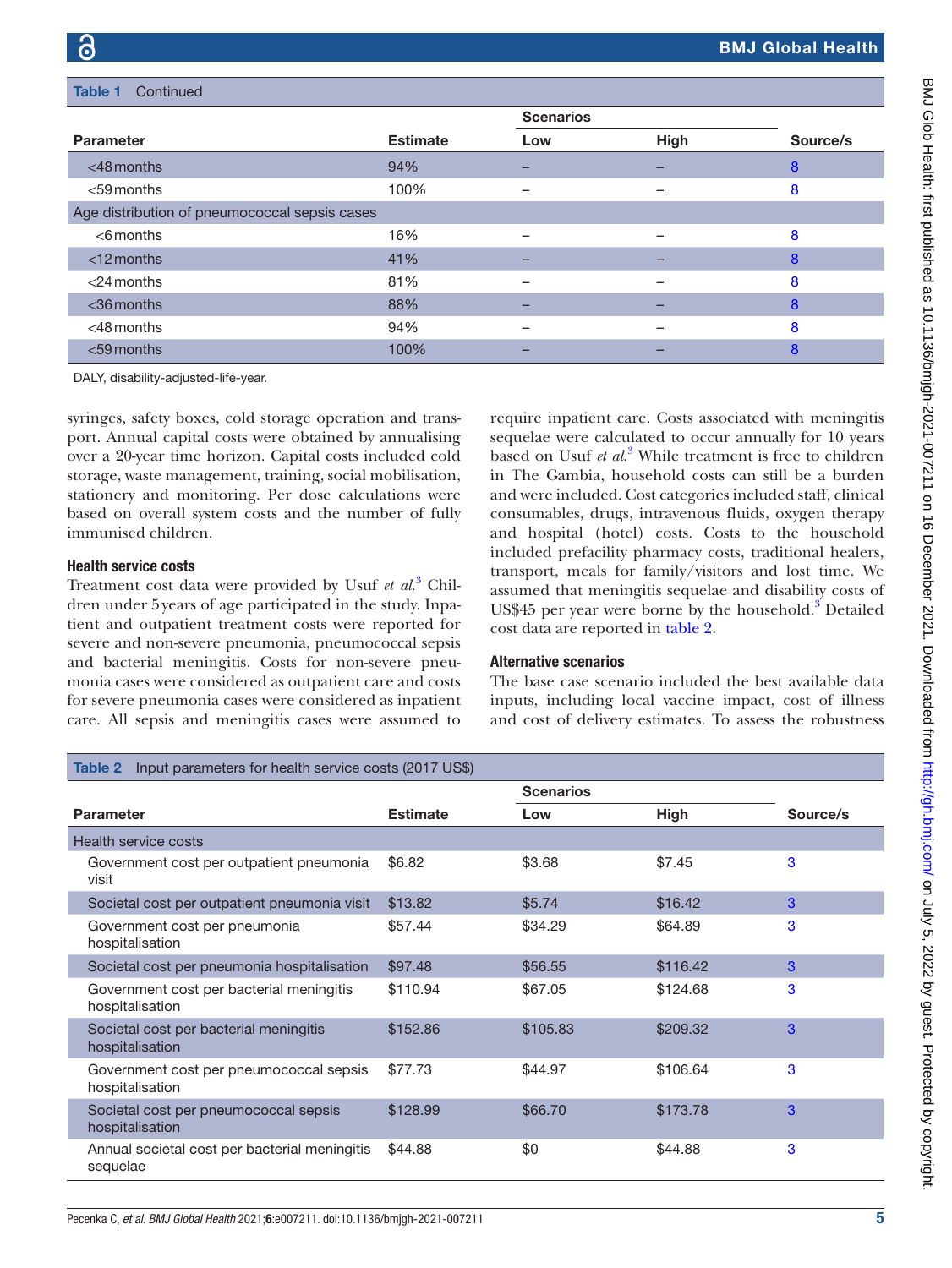<span id="page-5-0"></span>

| <b>Table 3</b> Health and economic outcomes among 20 cohorts vaccinated over 2011–2030 (2017 US\$) |            |                     |                |  |
|----------------------------------------------------------------------------------------------------|------------|---------------------|----------------|--|
|                                                                                                    | No vaccine | <b>With vaccine</b> | <b>Averted</b> |  |
| <b>Total cases</b>                                                                                 | 573685     | 456962              | 116724         |  |
| Total non-severe pneumonia cases                                                                   | 211532     | 200955              | 10577          |  |
| Total severe pneumonia cases                                                                       | 347831     | 253917              | 93914          |  |
| Total pneumococcal meningitis cases                                                                | 1189       | 59                  | 1129           |  |
| Total pneumococcal meningitis sequelae                                                             | 654        | 33                  | 621            |  |
| Total pneumococcal sepsis cases                                                                    | 12480      | 1997                | 10483          |  |
| <b>Total outpatient visits</b>                                                                     | 159303     | 150479              | 8554           |  |
| <b>Total hospitalisations</b>                                                                      | 297927     | 210138              | 87789          |  |
| Total pneumonia hospitalisations                                                                   | 285222     | 208212              | 77010          |  |
| Total pneumococcal meningitis hospitalisations                                                     | 975        | 49                  | 926            |  |
| Total pneumococcal sepsis hospitalisations                                                         | 11730      | 1877                | 9854           |  |
| <b>Total deaths</b>                                                                                | 13633      | 9186                | 3336           |  |
| Total pneumonia deaths                                                                             | 12355      | 9019                | 3336           |  |
| Total pneumococcal meningitis deaths                                                               | 338        | 17                  | 321            |  |
| Total pneumococcal sepsis deaths                                                                   | 940        | 150                 | 790            |  |
| <b>DALYs (discounted)</b>                                                                          | 290587     | 194837              | 95750          |  |
| <b>Total government healthcare costs</b>                                                           |            |                     |                |  |
| (discounted)                                                                                       | \$13696698 | \$9739493           | \$3957205      |  |
| Total outpatient visit costs                                                                       | \$801121   | \$761065            | \$40056        |  |
| Total hospitalisation costs                                                                        | \$12895577 | \$8978428           | \$3917149      |  |
| <b>Total societal healthcare costs</b>                                                             |            |                     |                |  |
| (discounted)                                                                                       | \$24068433 | \$16804536          | \$7263897      |  |
| Total outpatient visit costs                                                                       | \$2234169  | \$15727762          | \$661407       |  |
| <b>Total hospitalisation costs</b>                                                                 | \$21834264 | \$15231774          | \$6602490      |  |

DALY, disability-adjusted-life-year.

of our results, we conducted scenario analyses adjusting key input parameters. Parameters were selected based on their potential influence on the results or perceived uncertainty. The additional scenarios included upper and lower bounds of disease incidence for each disease category. Variation in disease incidence translated to increases or decreases in outpatient visits, hospitalisations and deaths. We then examined scenarios with lower and higher treatment seeking rates by reducing or increasing baseline rates for each disease category by 10 percentage points or up to a maximum of 100%. To further explore the impact of burden on our results, we halved and doubled baseline case fatality rates. We also examined a decrease in the impact of the PCV programme for each endpoint based on the CIs of the impact study.<sup>[8](#page-9-5)</sup> We examined a higher vaccine price of US\$2.95 reflecting the price Gavi paid for the four-dose presentation of PCV used in The Gambia and separately modelled a scenario in which The Gambia transitions from initial selffinancing to preparatory transition and begins incurring additional vaccine costs in  $2025$ ;<sup>21</sup> a per dose systems cost of US\$1.40 based the highest incremental cost for PCV delivery in a low-income country<sup>[30](#page-10-0)</sup> and a  $25\%$  increase and decrease in health service costs. Upper and lower

bounds for alternative scenarios are included in [tables](#page-3-0) 1 [and 2](#page-3-0).

We also conducted a probabilistic sensitivity analysis (PSA) with 1000 runs. Parameters included in the PSA included population, disease burden parameters for each outcome including incidence, cases, hospitalisations, deaths as relevant, illness duration, vaccine impact, treatment costs, incremental delivery costs and wastage. [Online supplemental](https://dx.doi.org/10.1136/bmjgh-2021-007211) [appendix table 1A](https://dx.doi.org/10.1136/bmjgh-2021-007211) in the appendix details the parameters, ranges, distributions and sources.

#### Ethical considerations

The Gambia Government/Medical Research Council Joint Ethics Committee (GG/MRC JEC) approved the surveillance study (number 1087). Parents or guardians gave written informed consent for all surveillance procedures. The economic burden of disease study was approved by the GG/MRC JEC (number 1211) and the PATH Research Ethics Committee (HS 560). Parents or guardians gave written informed consent for questionnaires associated with costs of pneumococcal disease.

#### Patient and public involvement

A public meeting was held in Basse to present the beginning of the surveillance study. In 2011,a series of four village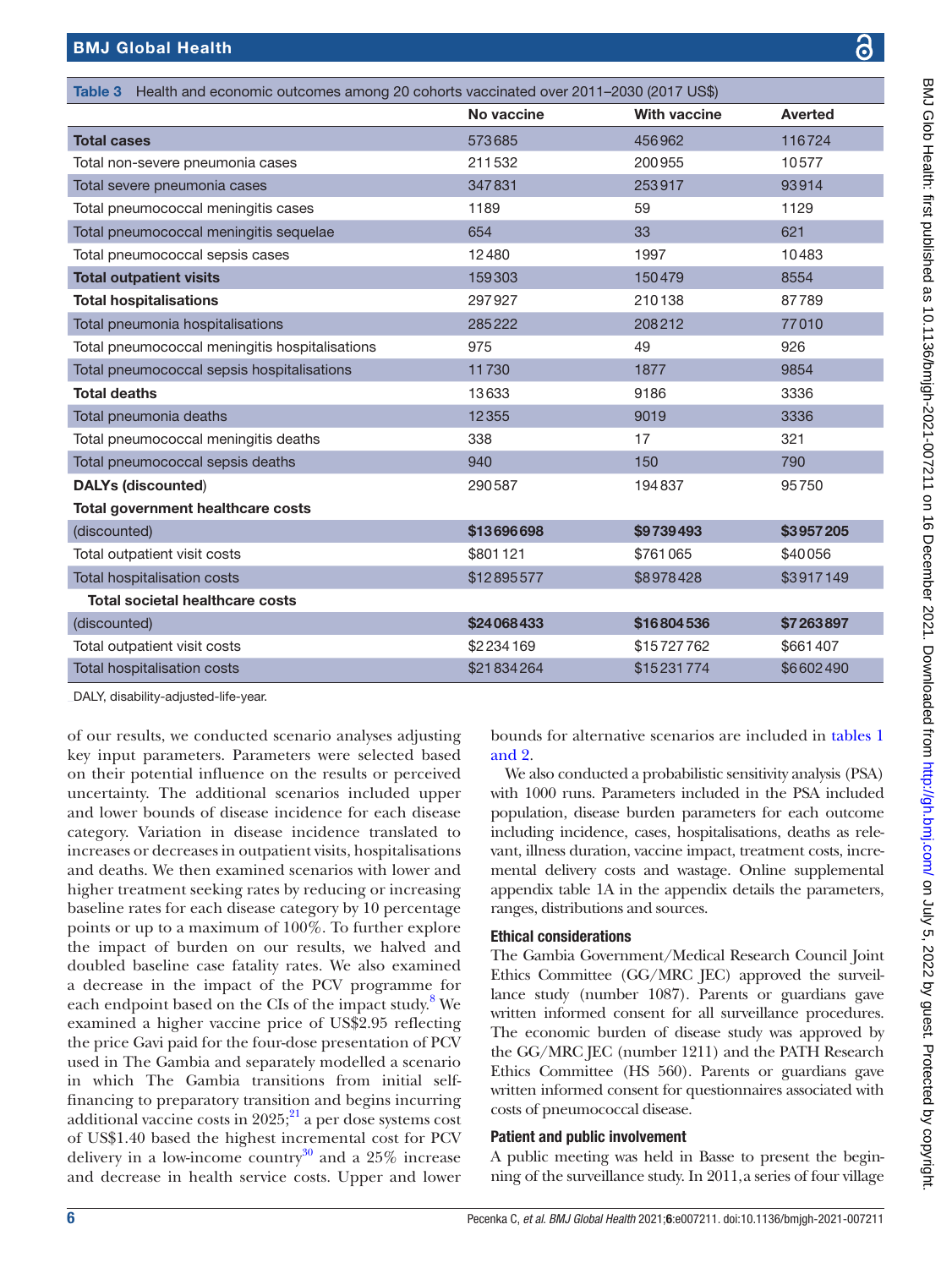meetings were held throughout the study area to facilitate discussion and awareness of the study. The study design and outcome measures did not involve public involvement. Dissemination of results involved information delivered by radio, five community meetings and a joint press conference with the Ministry of Health.

#### **RESULTS**

#### Base case scenario

Compared with no vaccination, we estimated that the use of PCV in The Gambia between 2011 and 2030 would avert 117000 total disease episodes including non-severe and severe pneumonia, pneumococcal sepsis and pneumococcal meningitis and its sequelae. We estimated that the PCV programme would avert 9000 outpatient pneumonia visits and 88000 total hospitalisations due to pneumonia, pneumococcal sepsis and pneumococcal meningitis. The PCV programme is estimated to avert more than 3300 deaths from pneumonia, pneumococcal sepsis and pneumococcal meningitis over this period. Nearly 100000 DALYs are expected to be averted.

Averting outpatient and inpatient medical visits is estimated to reduce the cost of medical care from the government perspective by nearly US\$4million over the period compared with no vaccination. If we include costs incurred by households, the total societal cost of care averted totals nearly US\$7.3million. Conversely, the additional costs of the vaccine programme are nearly US\$2million over the period. Approximately 40% of the costs of the vaccine programme are attributable to PCV and supplies, whereas 60% of the costs are associated with delivery. In the base case scenario, the government cost savings attributable to averted disease exceed vaccine programme costs by nearly US\$2million indicating that

the PCV programme is cost saving in The Gambia. [Table](#page-5-0) 3 contains details of health and economic outcomes.

In addition to the discounted outcomes discussed above, it is useful to examine undiscounted financial outcomes to inform budgets. [Figure](#page-6-0) 1 displays the annual cost of the vaccine programme (positive values) and the costs of care averted (negative values) across the 20-year duration of the analysis. The undiscounted annual cost of the vaccine programme is approximately US\$130000 on average. Incorporating cost savings to the government from averted outpatient visits and hospitalisations, however, results in net savings of approximately US\$140000 per year on average.

#### Alternative scenarios

[Figure](#page-7-0) 2 illustrates how changes in key input parameters influence the ICER. Most of the scenarios we examined resulted in no change to the primary finding that the PCV programme in The Gambia was likely to be cost saving over a 20-year period. If The Gambia was to take full responsibility for the cost of PCV, however, the vaccination programme would no longer be cost saving. In this scenario, the cost/DALY averted would be US\$91 from the government perspective and US\$56 from the societal perspective. From the government perspective, the vaccine programme remains cost saving until the PCV copayment exceeds US\$0.66 per dose. In another scenario with higher delivery costs, the vaccine programme would no longer be cost saving from the government perspective (US\$19/DALY averted) but would remain cost saving from the societal perspective. The PCV programme is estimated to be cost saving in The Gambia in all other scenarios that examined earlier advancement to Gavi's preparatory transition phase, higher or lower disease



<span id="page-6-0"></span>Figure 1 Budget implications (base case scenario from the government perspective, all figures undiscounted). Vaccine programme costs are positive and thus above the horizontal axis representing budget neutrality. Outpatient and hospitalisation costs averted are represented below the horizontal axis. Outpatient visit costs averted are not visible due to small magnitude.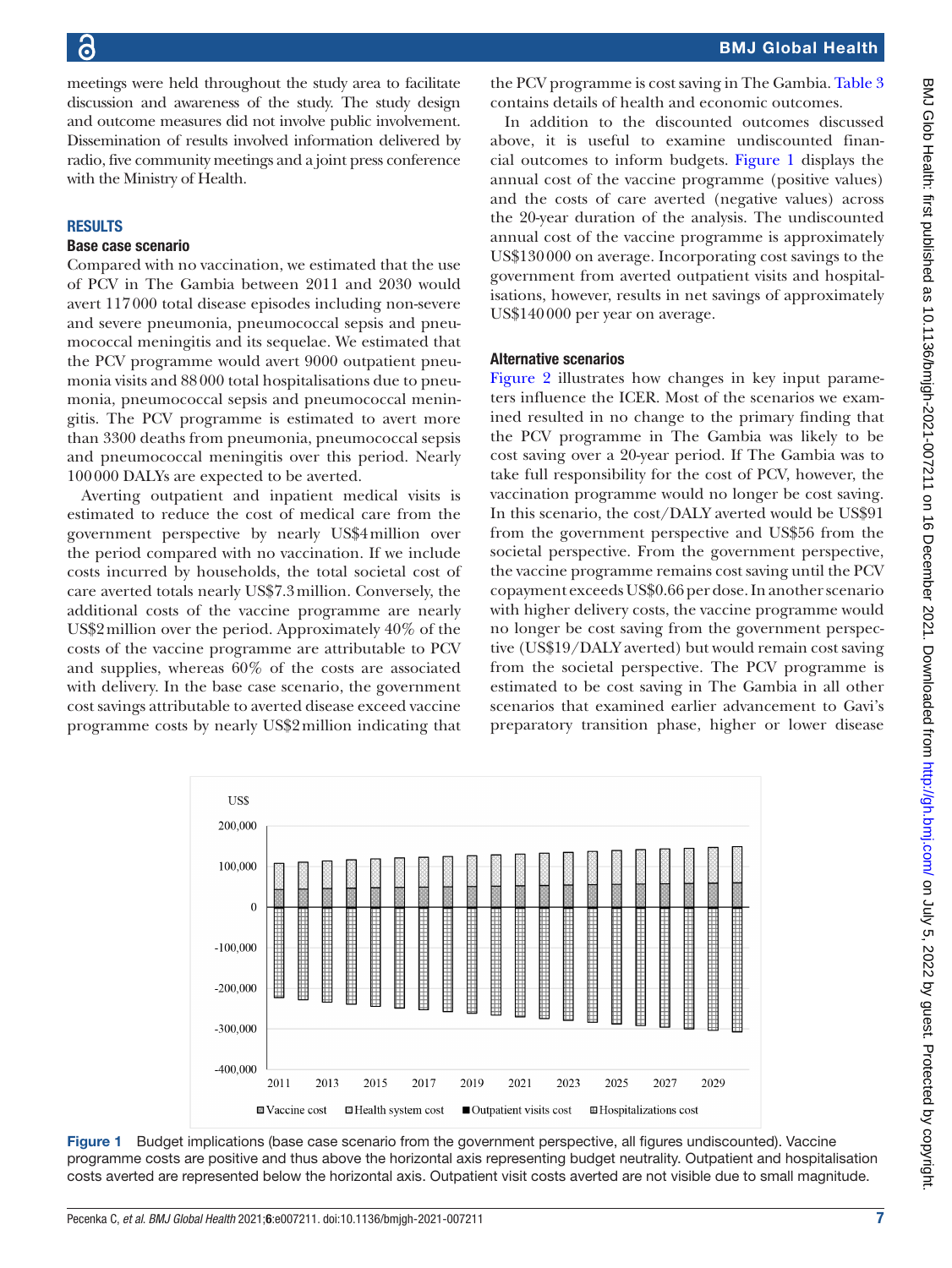

Figure 2 Scenario analysis results: cost per DALY averted in US\$ (costs and benefits discounted). DALY, disability-adjustedlife-year.

incidence, higher or lower case fatality rates, higher or lower treatment seeking rates, treatment costs or lower vaccine impact. [online supplemental appendix](https://dx.doi.org/10.1136/bmjgh-2021-007211)  [figures 1A, 2A, and 3A](https://dx.doi.org/10.1136/bmjgh-2021-007211) in the appendix examine annual programme costs and savings for scenarios in which The Gambia pays the full vaccine price, transitions to preparatory transition in 2025 or incurs higher delivery costs.

The PSA results in findings similar to the alternative scenarios. From a government perspective, 891 of 1000 runs resulted in vaccination being cost saving in The Gambia. All runs found vaccination to be cost saving from the societal perspective. Scatter plots and a costeffectiveness acceptability curve are in the appendix as [online supplemental appendix figure 5A, 6A and 7A.](https://dx.doi.org/10.1136/bmjgh-2021-007211)

#### **DISCUSSION**

To the best of our knowledge, this is the first study to indicate that PCV immunisation, at actual levels of payment for vaccine, can be cost saving at the country level. We used local empiric data on the impact of the Gambian PCV programme, economic burden of disease and immunisation programme costs, and found that the introduction of PCV at the Gavi copayment cost of US\$0.20 per dose would result in overall government cost savings of US\$4million over 20 years. This is some of the strongest evidence of the impact of PCV immunisation and demonstrates the success achieved by one country—giving reassurance to other low-income countries with per capita GNI in the lowest Gavi category.

This analysis demonstrates that the PCV programme is projected to avert a substantial health and economic burden of disease in The Gambia. Our finding, that under most scenarios, the PCV programme is likely to be cost saving, means that the country is projected to experience reduced disease burden (88000 hospitalisations and 3300 deaths) and also save economic resources (US\$4million in costs of medical care). Our estimates suggest that the

<span id="page-7-0"></span>PCV programme (costing US\$2million) will remain cost saving for The Gambia until the country pays approximately US\$0.66 per dose. The Gambia's current GNI per capita is US\$750 and, over the 20-year time horizon of our study, is highly unlikely to increase to become ≥US\$1036 when the Gavi copayment would begin to increase. Even after The Gambia incurs the full cost of vaccine purchase when GNI per capita is >US\$1580, however, the vaccine programme is likely to remain highly cost effective.

In terms of cost effectiveness, our analysis corroborates the existing literature that demonstrates PCV to be cost-effective in low-income and middle-income countries[.12 19](#page-9-8) Furthermore, the results suggest that PCV may be a better buy than indicated by previous economic studies undertaken in The Gambia and other low-income countries. For example, Kim *et al* report cost effectiveness ratios in the range of US\$600 per DALY in The Gambia.<sup>17</sup> There are, however, several differences in model inputs that vary between this and our analysis: vaccine price, vaccine impact, mortality burden and treatment costs. Our vaccine price reflects the price paid by the country rather than the full cost of the vaccine. In addition, PCV impact, mortality estimates and treatment cost data in our model are based on local empiric data; whereas, previous analyses relied more heavily on international estimates and the necessary assumptions. If we adjust our price, mortality and treatment cost inputs to align with Kim *et al* more closely, we estimate approximately US\$300 to avert one DALY. While changing a few parameters brings us closer to the findings of Kim *et al*, we believe much of the remaining difference can be explained by modelling approach, the use of local vaccine impact data and numerous smaller differences in methods and data inputs. Other studies based on Kenya, Laos, Cambodia, Haiti and The Gambia suggest that the introduction of PCV would be cost-effective but not necessarily cost saving. Comparing our country-level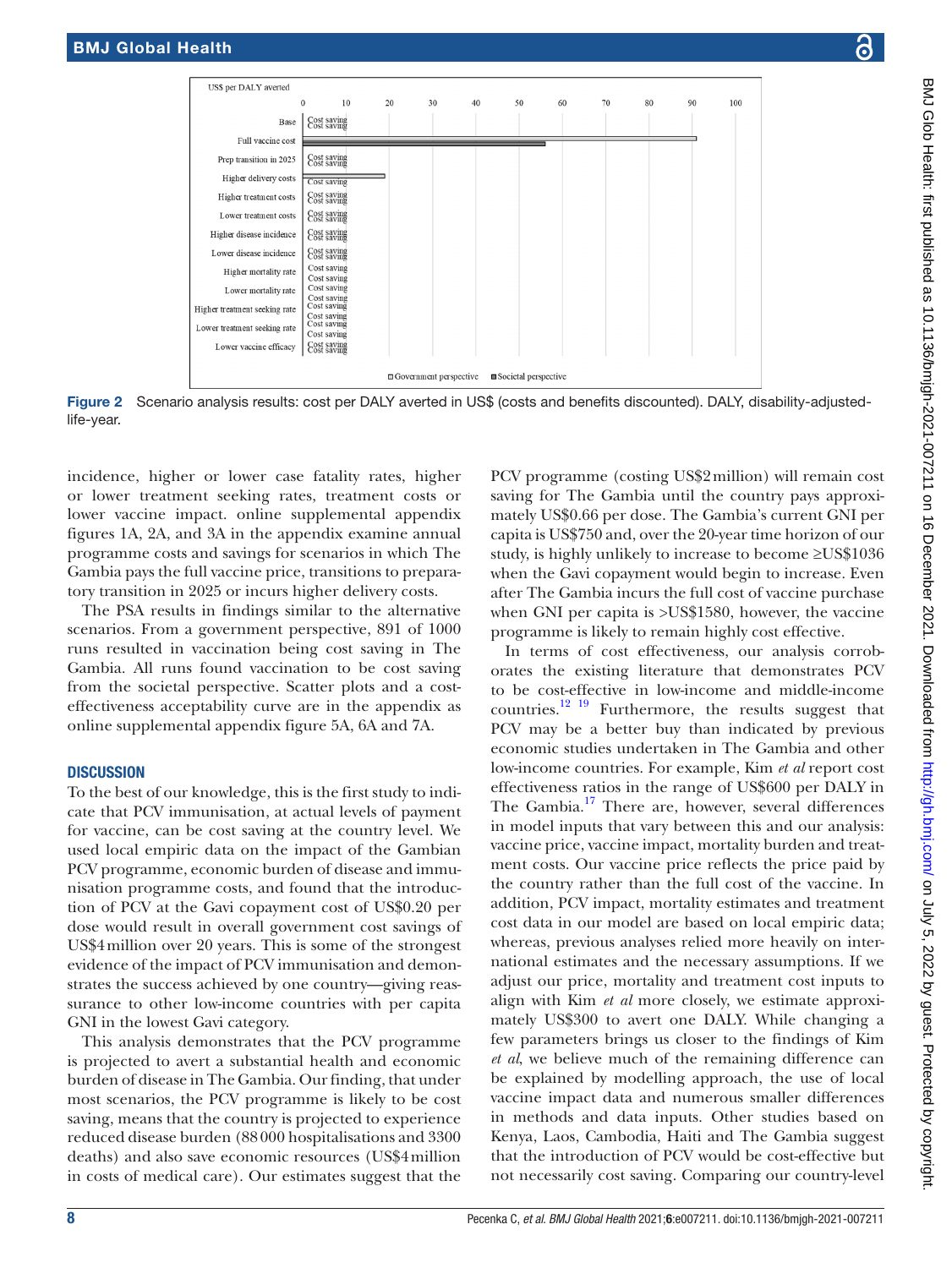cost saving finding with these other low-income countries suggests a qualitative difference in cost-effectiveness at different income levels or levels of cofinancing. Countries in the lowest Gavi category may be more likely have cost-saving PCV programmes compared with those with GNI per capita ≥US\$1036, at which level the PCV copayment begins to increment each year, or when GNI per capita is >US\$1580 and countries transition to the Gavi tail price for PCV. This difference is primarily related to the Gavi copayment per dose. A Ugandan study using assumed inputs did conclude that vaccination would be cost saving with an assumed vaccine price of US\$0.15[.16](#page-9-22) Our finding using empiric data supports this and other earlier modelling studies based on assumed inputs in low-income countries that the threshold vaccine cost for PCV to be cost-saving at country-level is around US\$0.5 to US\$1 per dose. This evaluation is most sensitive to rates of child mortality.<sup>[31](#page-10-1)</sup> Even when the use of PCV is not costsaving, all previous studies have found it highly cost effective in low-income countries.

In addition to comparisons with the existing literature, we systematically examined the inputs most likely to influence our results through scenario analysis. We examined change in disease burden, vaccine impact and changes in various cost inputs. While results from these scenarios vary in terms of the overall impact of the vaccine programme, costs and incremental cost effectiveness ratio (ICER), findings consistently show that PCV is impactful and highly likely to be cost saving in The Gambia. The base scenario results suggest PCV to be both less costly and more effective than no vaccination. Thus, PCV would be a high value investment under any cost effectiveness threshold. While ICERs are now less commonly compared with an international income per capita threshold even under the least favourable scenario in which The Gambia pays the full vaccine cost, the ICER (US\$91/US\$56 per DALY averted from the government/societal perspective) is still less than 15% of per capita GNI meaning it is highly cost effective by nearly all measures.

Many low-income and middle-income countries are facing increasing budget pressure, especially those that are transitioning from Gavi support. While The Gambia can still rely on support from Gavi for the foreseeable future, carefully selecting cost-effective and affordable interventions is essential. In a limited budget environment, PCV appears to be an impactful and cost-saving intervention. Our findings also align with a recent analysis from Kenya showing that continuing the PCV programme after transitioning from Gavi support, although not cost-saving, is highly cost-effective.<sup>[19](#page-9-10)</sup>

This analysis has several limitations. It utilises a commonly used model that is static and does not account for herd protection, disease burden shifting to older age groups or serotype replacement. $32$  The vaccine impact inputs in the model, however, were designed to capture reductions in disease among unvaccinated children and captured herd effects by evaluating reductions in

total disease burden, including unvaccinated children and those that received partial vaccination. We omitted disease burden and PCV impact in older children and adults due to associated herd protection as well as the potential for disease to shift to older age groups. This is a limitation of our approach. Findings from Kenya and The Gambia, although with limited precision, do suggest that PCV is associated with herd protection in older children and adults. $8-10$  Our approach does not allow us to assess serotype replacement over time. However, our modelling is informed by 10 years of population-based surveillance data which partially alleviates concerns of serotype replacement over this time. Overall, it is difficult to project how the use of a static model may affect our results. The omission of herd protection in older age groups will have led to some underestimation of the costeffectiveness while our inability to fully capture serotype replacement or a potential age shift to older adults would have the opposite effect. While the authors recognise the limitations of a static model, we proceeded within a static framework due to benefits of easier interpretation and fewer input data requirements

We also exclude relative coverage from our analysis meaning that we assume independence between those that receive vaccination and those most likely to become ill. In both cases, we believe the impact on the analysis is small due to high vaccination coverage in The Gambia. Given that our local estimates of systems costs associated with vaccine delivery are low relative to the international literature, we also examine scenarios with greater programmatic costs. In addition, we extrapolate disease surveillance from one region to the entire country and recognise the limitations to this approach.

One of the key strengths of this work is the extensive engagement with the health system in The Gambia and the local context. This study benefits from a wealth of local data, including disease surveillance, health system utilisation, vaccine impact and programmatic and health system costs. Importantly, our findings are highly relevant to the 30 very low-income countries that are unlikely to begin the process of transition from Gavi support in the next 10 years. The budgetary challenges to make PCV copayments to Gavi are worthwhile as overall government spending is likely to be reduced by vaccination. Very lowincome countries that have not yet introduced PCV due to problems of finance, vaccine coverage or other operational factors (eg, South Sudan, Somalia and Guinea) can be motivated to overcome these challenges given the likely cost savings if able to introduce PCV with reasonable coverage. In general, policymakers in low-income countries should have confidence in their decision to introduce PCV and maintain their vaccination programme in the coming years.

Acknowledgements The Gambia Government, Upper River Region, Regional Health Team delivered the PCV. Surveillance was conducted at the Basse Major Health Centre and government health facilities in Gambissara, Demba Kunda, Fatoto, Garawol, Sabi and Koina. We thank all staff of the MRC Basse Field Station and the residents of the BHDSS for supporting the study.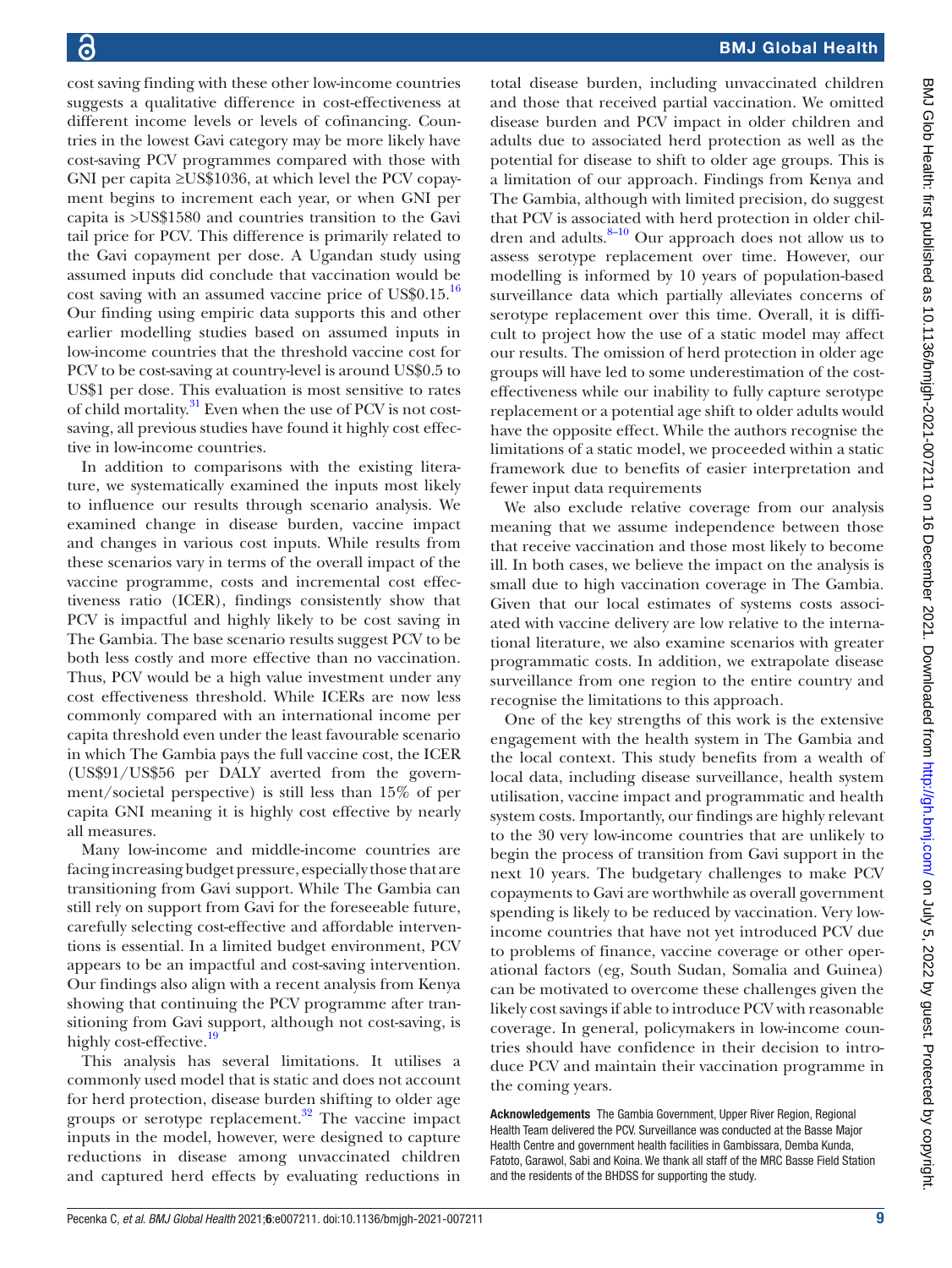Contributors GM and DA proposed the study idea. GM established and oversaw the surveillance system. IH supervised the collection of clinical, demographic and vaccination data and conducted the analysis of access to care. EU led the studies of PCV introductory costs and the economic burden of pneumococcal disease. SS provided technical and administrative support from the Ministry of Health in The Gambia. GM, EU and IH accessed and verified the data. CP, GM, EV and DA developed the analysis plan and performed the cost-effectiveness analysis. CP, GM, EV and DA interpreted the findings. CP, GM and EV drafted the paper and all authors contributed to the writing of the final manuscript. CP and GM acted as guarantor of this study. It was not appropriate or possible to involve patients or the public in the design, or conduct, or reporting or dissemination plans of our research.

Funding Gavi, The Vaccine Alliance; Bill & Melinda Gates Foundation; MRC (UK); Pfizer. The surveillance study was funded by Gavi's PneumoADIP—Bloomberg School of Public Health, Johns Hopkins University; Pfizer (WI222797) and MRC (UK). The surveillance study was also funded, in part, by the Bill & Melinda Gates Foundation (OPP1020327). Under the grant conditions of the foundation, a Creative Commons Attribution 4.0 Generic License has already been assigned to the Author Accepted Manuscript version that might arise from the submission. The findings and conclusions contained within are those of the authors and do not necessarily reflect positions or policies of the Bill & Melinda Gates Foundation. The studies of PCV introduction costs and costs of pneumococcal disease were funded by PATH (G17249).

Competing interests None declared.

Patient consent for publication Not required.

Ethics approval This study does not involve human participants.

Provenance and peer review Not commissioned; externally peer reviewed.

Data availability statement All data relevant to the study are included in the article or uploaded as supplementary information.

Supplemental material This content has been supplied by the author(s). It has not been vetted by BMJ Publishing Group Limited (BMJ) and may not have been peer-reviewed. Any opinions or recommendations discussed are solely those of the author(s) and are not endorsed by BMJ. BMJ disclaims all liability and responsibility arising from any reliance placed on the content. Where the content includes any translated material, BMJ does not warrant the accuracy and reliability of the translations (including but not limited to local regulations, clinical guidelines, terminology, drug names and drug dosages), and is not responsible for any error and/or omissions arising from translation and adaptation or otherwise.

Open access This is an open access article distributed in accordance with the Creative Commons Attribution 4.0 Unported (CC BY 4.0) license, which permits others to copy, redistribute, remix, transform and build upon this work for any purpose, provided the original work is properly cited, a link to the licence is given, and indication of whether changes were made. See: [https://creativecommons.org/](https://creativecommons.org/licenses/by/4.0/) [licenses/by/4.0/](https://creativecommons.org/licenses/by/4.0/).

#### **REFERENCES**

- <span id="page-9-0"></span>1 Wahl B, O'Brien KL, Greenbaum A, *et al*. Burden of streptococcus pneumoniae and haemophilus influenzae type B disease in children in the era of conjugate vaccines: global, regional, and national estimates for 2000-15. *[Lancet Glob Health](http://dx.doi.org/10.1016/S2214-109X(18)30247-X)* 2018;6:e744–57.
- <span id="page-9-1"></span>2 Cutts FT, Zaman SMA, Enwere G, *et al*. Efficacy of nine-valent pneumococcal conjugate vaccine against pneumonia and invasive pneumococcal disease in the Gambia: randomised, double-blind, placebo-controlled trial. *[Lancet](http://dx.doi.org/10.1016/S0140-6736(05)71876-6)* 2005;365:1139–46.
- <span id="page-9-2"></span>3 Usuf E, Mackenzie G, Sambou S, *et al*. The economic burden of childhood pneumococcal diseases in the Gambia. *[Cost Eff Resour](http://dx.doi.org/10.1186/s12962-016-0053-4)  [Alloc](http://dx.doi.org/10.1186/s12962-016-0053-4)* 2016;14:4.
- <span id="page-9-3"></span>4 The World Bank Group. GDP per capita (current US\$). World bank open data, 2020. Available: [https://data.worldbank.org/indicator/NY.](https://data.worldbank.org/indicator/NY.GNP.PCAP.CD?locations=GM) [GNP.PCAP.CD?locations=GM](https://data.worldbank.org/indicator/NY.GNP.PCAP.CD?locations=GM) [Accessed 30 Dec 2020].
- <span id="page-9-4"></span>5 Mackenzie GA, Plumb ID, Sambou S, *et al*. Monitoring the introduction of pneumococcal conjugate vaccines into West Africa: design and implementation of a population-based surveillance system. *[PLoS Med](http://dx.doi.org/10.1371/journal.pmed.1001161)* 2012;9:e1001161.
- 6 Mackenzie GA, Hill PC, Jeffries DJ, *et al*. Effect of the introduction of pneumococcal conjugate vaccination on invasive pneumococcal disease in the Gambia: a population-based surveillance study. *[Lancet Infect Dis](http://dx.doi.org/10.1016/S1473-3099(16)00054-2)* 2016;16:703–11.
- <span id="page-9-18"></span>7 Mackenzie GA, Hill PC, Sahito SM, *et al*. Impact of the introduction of pneumococcal conjugate vaccination on pneumonia in the

Gambia: population-based surveillance and case-control studies. *[Lancet Infect Dis](http://dx.doi.org/10.1016/S1473-3099(17)30321-3)* 2017;17:965–73.

- <span id="page-9-5"></span>8 , Mackenzie GA, Hill PC, *et al*, Gambia Pneumococcal Surveillance Group. Impact of the introduction of pneumococcal conjugate vaccination on invasive pneumococcal disease and pneumonia in the Gambia: 10 years of population-based surveillance. *[Lancet Infect](http://dx.doi.org/10.1016/S1473-3099(20)30880-X) [Dis](http://dx.doi.org/10.1016/S1473-3099(20)30880-X)* 2021;21:1293–302.
- <span id="page-9-6"></span>9 Hammitt LL, Etyang AO, Morpeth SC, *et al*. Effect of ten-valent pneumococcal conjugate vaccine on invasive pneumococcal disease and nasopharyngeal carriage in Kenya: a longitudinal surveillance study. *[Lancet](http://dx.doi.org/10.1016/S0140-6736(18)33005-8)* 2019;393:2146–54.
- 10 Silaba M, Ooko M, Bottomley C, *et al*. Effect of 10-valent pneumococcal conjugate vaccine on the incidence of radiologicallyconfirmed pneumonia and clinically-defined pneumonia in Kenyan children: an interrupted time-series analysis. *[Lancet Glob Health](http://dx.doi.org/10.1016/S2214-109X(18)30491-1)* 2019;7:e337–46.
- <span id="page-9-7"></span>11 International Vaccine Access Center (IVAC). *Johns hopkins bloomberg school of public health. VIEW-hub report: global vaccine introduction and implementation*. Baltimore, MD: Johns Hopkins Bloomberg School of Public Health, 2019
- <span id="page-9-8"></span>12 Saokaew S, Rayanakorn A, Wu DB-C, *et al*. Cost effectiveness of pneumococcal vaccination in children in low- and middleincome countries: a systematic review. *[Pharmacoeconomics](http://dx.doi.org/10.1007/s40273-016-0439-3)* 2016;34:1211–25.
- 13 Maurer KA, Chen H-F, Wagner AL, *et al*. Cost-effectiveness analysis of pneumococcal vaccination for infants in China. *[Vaccine](http://dx.doi.org/10.1016/j.vaccine.2016.10.051)* 2016;34:6343–9.
- 14 Sundaram N, Chen C, Yoong J, *et al*. Cost-effectiveness of 13-valent pneumococcal conjugate vaccination in Mongolia. *[Vaccine](http://dx.doi.org/10.1016/j.vaccine.2016.12.070)* 2017;35:1055–63.
- <span id="page-9-9"></span>15 Ayieko P, Griffiths UK, Ndiritu M, *et al*. Assessment of health benefits and cost-effectiveness of 10-valent and 13-valent pneumococcal conjugate vaccination in Kenyan children. *[PLoS One](http://dx.doi.org/10.1371/journal.pone.0067324)* 2013;8:e67324.
- <span id="page-9-22"></span>16 Tate JE, Kisakye A, Mugyenyi P, *et al*. Projected health benefits and costs of pneumococcal and rotavirus vaccination in Uganda. *[Vaccine](http://dx.doi.org/10.1016/j.vaccine.2010.12.122)* 2011;29:3329–34.
- <span id="page-9-21"></span>17 Kim S-Y, Lee G, Goldie SJ. Economic evaluation of pneumococcal conjugate vaccination in the Gambia. *[BMC Infect Dis](http://dx.doi.org/10.1186/1471-2334-10-260)* 2010;10:260.
- 18 Kebede TT, Svensson M, Addissie A, *et al*. Cost-effectiveness of childhood pneumococcal vaccination program in Ethiopia: results from a quasi-experimental evaluation. *[BMC Public Health](http://dx.doi.org/10.1186/s12889-019-7423-8)* 2019;19:1078.
- <span id="page-9-10"></span>19 Ojal J, Griffiths U, Hammitt LL, *et al*. Sustaining pneumococcal vaccination after transitioning from Gavi support: a modelling and cost-effectiveness study in Kenya. *[Lancet Glob Health](http://dx.doi.org/10.1016/S2214-109X(18)30562-X)* 2019;7:e644–54.
- <span id="page-9-11"></span>20 Gavi, The Vaccine Alliance. Co-financing policy. Gavi, the vaccine alliance, 2020. Available: [https://www.gavi.org/programmes](https://www.gavi.org/programmes-impact/programmatic-policies/co-financing-policy)[impact/programmatic-policies/co-financing-policy](https://www.gavi.org/programmes-impact/programmatic-policies/co-financing-policy) [Accessed 22 Sep 2020].
- <span id="page-9-20"></span>21 Gavi, The Vaccine Alliance. Product information for vaccines and cold chain equipment, 2020. Available: [https://www.gavi.org/our](https://www.gavi.org/our-alliance/market-shaping/product-information-vaccines-cold-chain-equipment)[alliance/market-shaping/product-information-vaccines-cold-chain](https://www.gavi.org/our-alliance/market-shaping/product-information-vaccines-cold-chain-equipment)[equipment](https://www.gavi.org/our-alliance/market-shaping/product-information-vaccines-cold-chain-equipment) [Accessed 22 Sep 2020].
- <span id="page-9-12"></span>22 Gavi, The Vaccine Alliance. Country hub. Gavi, the vaccine alliance, 2020. Available: [https://www.gavi.org/programmes-impact/country](https://www.gavi.org/programmes-impact/country-hub)[hub](https://www.gavi.org/programmes-impact/country-hub) [Accessed 21 Aug 2019].
- <span id="page-9-13"></span>23 PAHO/WHO. Provac toolkit | providing tools to support vaccine decision making at country-level, 2021. Available: [https://www.paho.](https://www.paho.org/provac-toolkit/) [org/provac-toolkit/](https://www.paho.org/provac-toolkit/) [Accessed 20 Apr 2021].
- <span id="page-9-14"></span>24 IDSI Health. Bill and Melinda gates foundation. Gates reference case. Available: [https://www.idsihealth.org/wp-content/uploads/](https://www.idsihealth.org/wp-content/uploads/2016/05/Gates-Reference-case-what-it-is-how-to-use-it.pdf) [2016/05/Gates-Reference-case-what-it-is-how-to-use-it.pdf](https://www.idsihealth.org/wp-content/uploads/2016/05/Gates-Reference-case-what-it-is-how-to-use-it.pdf)  [Accessed 20 Oct 2021].
- <span id="page-9-15"></span>25 The World Bank Group. World development indicators. DataBank, 2020. Available: [https://databank.worldbank.org/reports.aspx?](https://databank.worldbank.org/reports.aspx?source=world-development-indicators) [source=world-development-indicators](https://databank.worldbank.org/reports.aspx?source=world-development-indicators) [Accessed 22 Sep 2020].
- <span id="page-9-16"></span>26 Moïsi JC, Nokes DJ, Gatakaa H, *et al*. Sensitivity of hospital-based surveillance for severe disease: a geographic information system analysis of access to care in Kilifi district, Kenya. *[Bull World Health](http://dx.doi.org/10.2471/BLT.10.080796)  [Organ](http://dx.doi.org/10.2471/BLT.10.080796)* 2011;89:102–11.
- <span id="page-9-17"></span>27 Global Burden of Disease Collaborative Network. Global burden of disease study 2016 (GBD 2016) disability weights, 2017. Available: [http://ghdx.healthdata.org/record/ihme-data/gbd-2016-disability](http://ghdx.healthdata.org/record/ihme-data/gbd-2016-disability-weights)[weights](http://ghdx.healthdata.org/record/ihme-data/gbd-2016-disability-weights) [Accessed 22 Sep 2020].
- <span id="page-9-19"></span>28 Scott S, Odutola A, Mackenzie G, *et al*. Coverage and timing of children's vaccination: an evaluation of the expanded programme on immunisation in the Gambia. *[PLoS One](http://dx.doi.org/10.1371/journal.pone.0107280)* 2014;9:e107280.
- 29 The Government of Gambia. *GAVI alliance annual progress report 2013*. Gavi, The Vaccine Alliance, 2014.